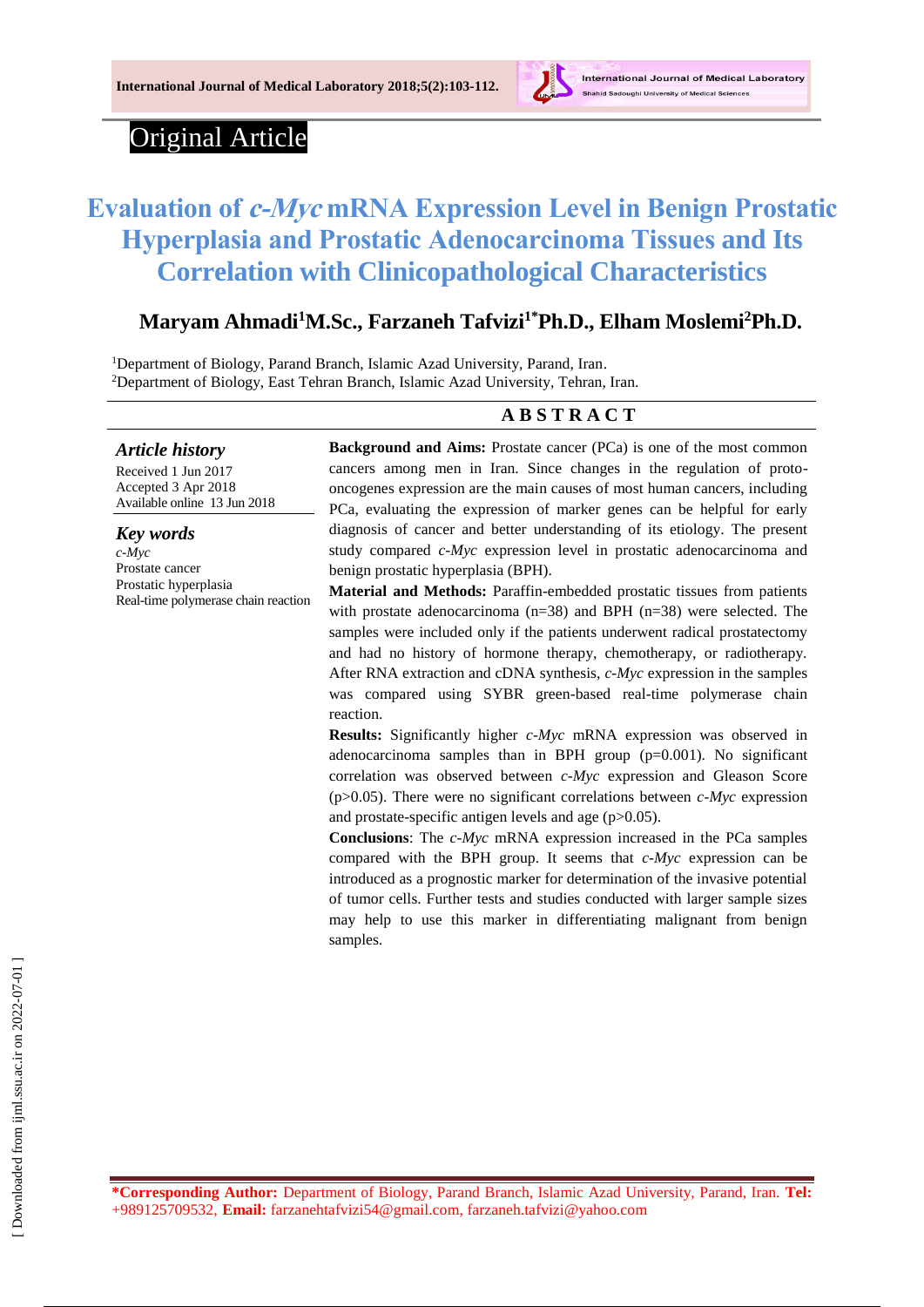# **Introduction**

Prostate cancer (PCa) is the second most common cancer after skin cancer and the second leading cause of cancer deaths after lung cancer in men. This type of cancer, occurring in one out of every six men, is one of the most prevalent malignancies all over the world [1, 2]. The prevalence rate of PCa differs in different ethnicities and communities and the highest rates have been reported from Australia, New Zealand, North America, and Western Europe [3]. While the rates are lower in Eastern Europe and Africa, the lowest prevalence of the disease (three-eight per 100,000 men per year) is seen in Asia [4-6]. PCa is also a major cause of death and the third most common cancer, after skin and gastric cancers, accounting for 9.4% of all cancers in Iranian men [7].

Prostatitis, or the inflammation of the prostate gland, is a disease of the prostate gland caused by various factors such as bacterial infections. While different types of proliferative lesions are found in the peripheral, central, median, and periurethral zones of the parenchyma of prostate, hyperplastic lesions and carcinomas generally present in the central and peripheral zones, respectively. As another prostatic disease, Nodular prostatic hyperplasia is characterized by the proliferation of stromal and epithelial cells and enlargement of the prostate gland and may sometimes induce urinary tract obstruction. The enlarged prostate of the patients may weigh up to 300 g in severe cases and contain clearly identified nodules in its cross-section [8].

Although the exact causes of PCa are not known, some factors, including positive family history, increased age, and environmental factors (e.g. diet) are believed to increase its risk [9, 10]. Moreover, 9% of patients with advanced PCa experience bone metastasis [11, 12]. Since most prostate tumors are adenocarcinomas, they have similar characteristics to common epithelial cancers such as breast and colon cancers [13].

The prostate gland produces a specific protein, called the prostate-specific antigen (PSA), which enters the semen and increases sperm motility [14]. As PSA levels are generally raised in patients with PCa, they are routinely measured in prostate disease screening. However, elevations in blood levels of PSA do not necessarily indicate prostate cancer and can be caused by various infections and benign prostatic hyperplasia (BPH) [15]. While a PSA cutoff point of 4 ng/ml is usually considered, some men with PSA≤4 ng/ml may also have histological evidence of PCa [16].

According to epidemiological research, genetic factors are responsible for 10% of PCa cases [1, 2]. Familial aggregation of prostate cancer, mainly caused by the inheritance of the involved genes, has been reported by several studies [5, 6]. Changes in a number of molecular and genetic factors including *c-Myc*, are involved in the incidence and progression of PCa [17]. Despite its different behaviors in different tumors, abnormal expression of *c-Myc* seems to always contribute to the growth of tumor cells. A correlation has been reported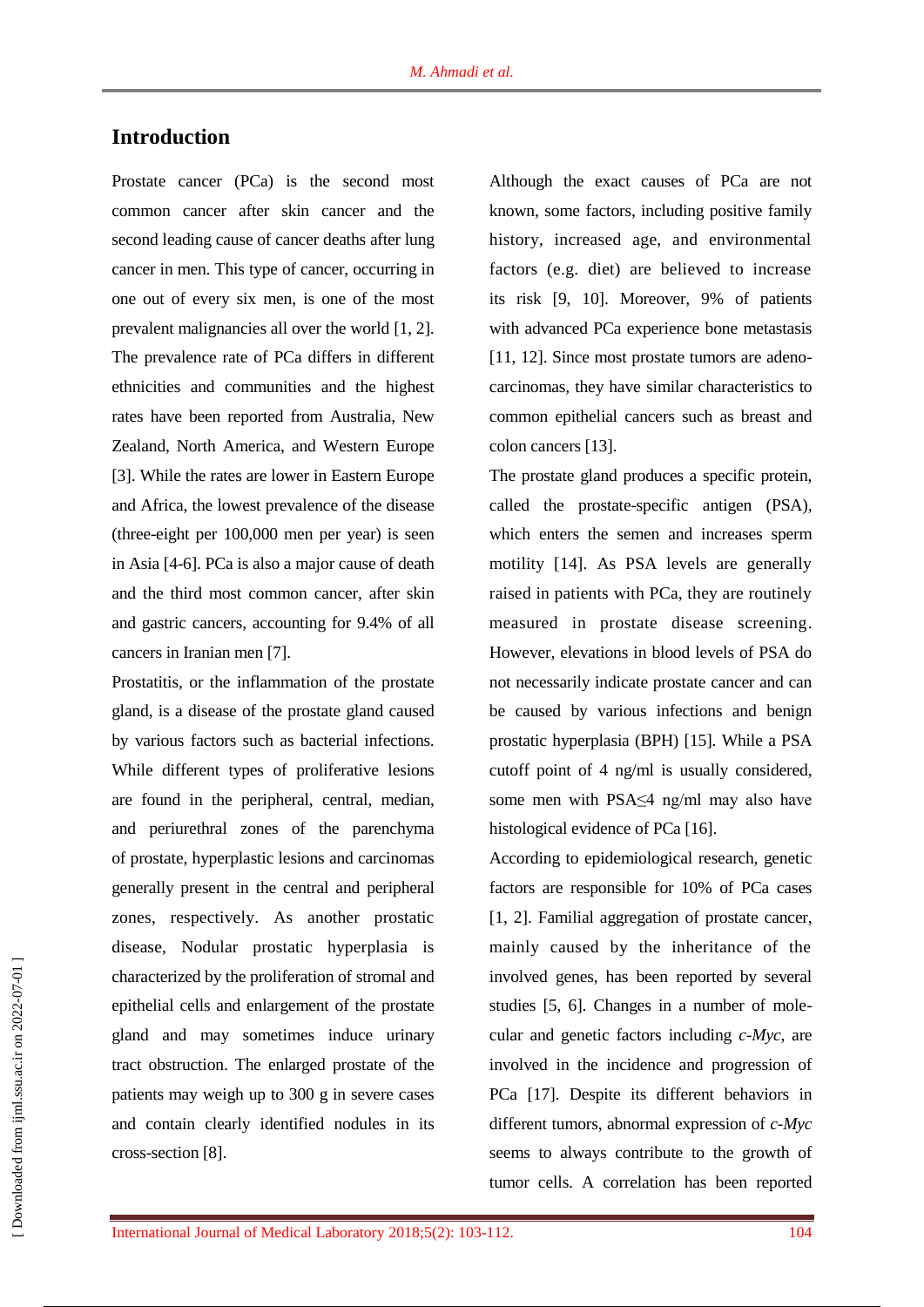between the overexpression of this gene and tumor invasion and metastasis [18].

*C-Myc* is located on the long arm of chromosome 8 and its expression increases in a variety of cancers including breast and colon cancers. Among the members of the Myc family of transcription factors (*l-Myc, n-Myc, b-Myc, s-Myc,* and *c-Myc*)*, l-Myc, n-Myc,* and *c-My*c are the most important ones and possess the neoplastic potential [19]. The helix-loop-helix domain of Myc genes affects its DNA binding ability. Based on evolutionary studies, L-Myc and N-Myc are actually produced following *c-Myc* duplication [20]. Yang et al. demonstrated that the increased expression of *c-Myc* increases the activity of a group of gene promoters and leads to extensive changes in the regulation of gene expression in cancer cells [21]. According to Johnson et al., an induced increase in *c-Myc* expression affects the inhibition of main gene promoters involved in cell proliferation (thus increased their expression) and causes various types of cancer including Burkitt lymphoma, lung carcinoma, glioblastoma multiform, and multiple myeloma [22].

This study evaluated the *c-Myc* expression level as an efficient marker for differentiation between prostate adenocarcinoma and BPH. This is the first study describing the *c-Myc* expression in Iranian men.

# **Materials and Methods**

#### **Patients**

All Ethical considerations were considered in this study. Paraffin-embedded prostatic tissues from 48-85-year-old patients with prostate adenocarcinoma (n=38) and 38 BPH specimens (as a control group) were studied after obtaining their written consent. The samples were referred to the pathology laboratory of Modarres Hospital (Tehran, Iran) and were examined after a confirmed diagnosis by the pathologist. The samples were included only if the patients had undergone radical prostatectomy at Modarres Hospital and had no history of hormone therapy, chemotherapy, or radiotherapy. Gleason grade and pathological TNM 2002 stage were used as prognostic factors. The study was approved by the Committee of Islamic Azad University, Parand Branch, Parand, Iran (2983051792205).

# **RNA extraction from paraffin-embedded tissues**

Histological sections (10 microns in thickness) were cut from each block using a microtome (Leica. RM 2125). In order to deparaffinize the sections, the samples were first added with 1000 ml of xelene and maintained at 56°C for five minutes. They were then centrifuged at 13000 g and 24°C for five minutes and the supernatant was removed. In the next stage, 1 ml of cold 100% ethanol was added to the samples and the samples were inverted 10 times. They were centrifuged at 13000 g and 4°C for five minutes and the sediment was removed. Afterward, 100 µl of protease buffer and 20 µl of proteinase K were added to the samples. The samples were vortexed for 10 seconds and then incubated for 15 minutes at 56°C and for another 15 minutes at 85°C. After adding 500 µl of RNX-plus (Cinnagen Co., Iran), the samples were inverted 10 times and vortexed for five seconds. The microtubes were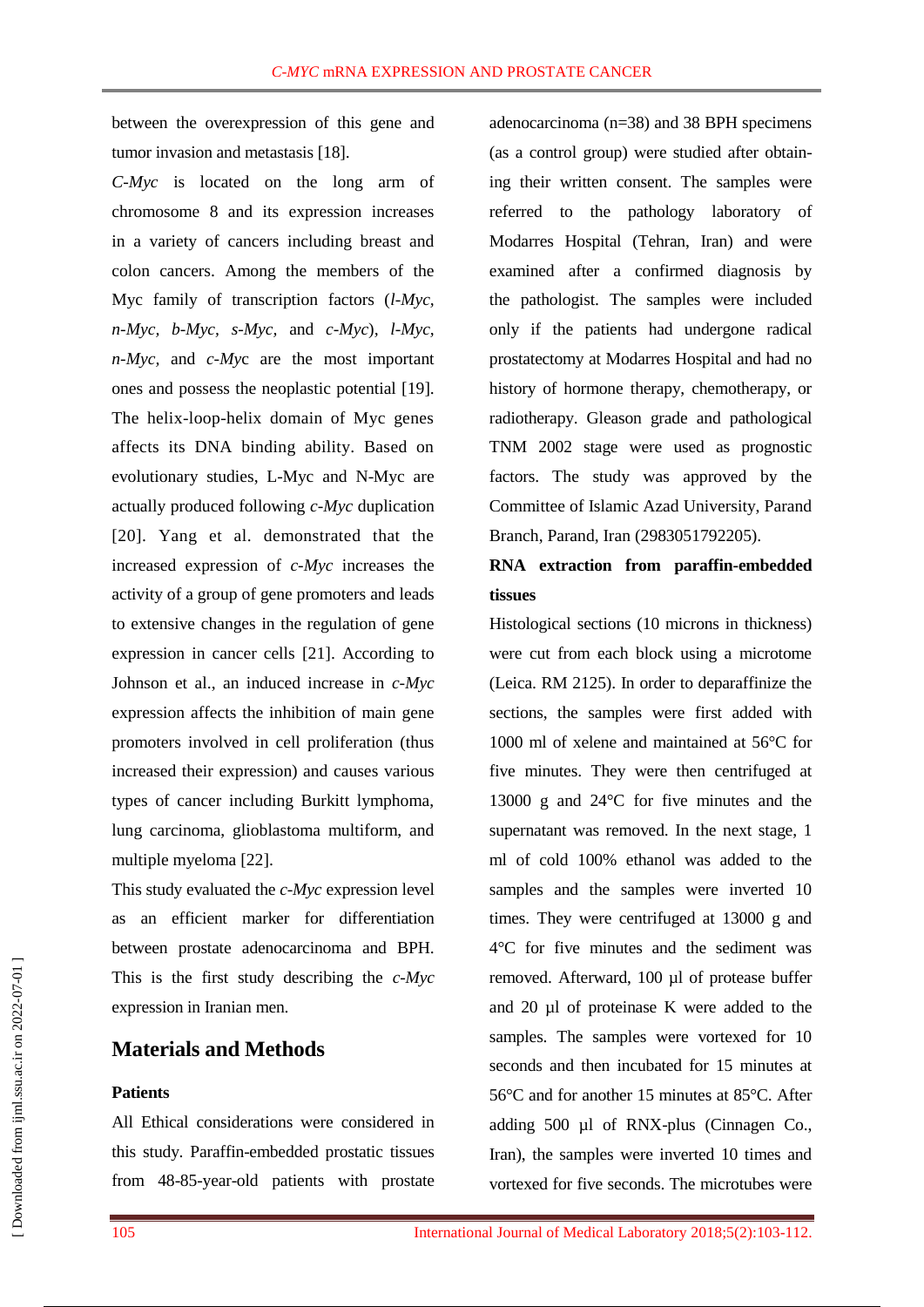kept at room temperature for five minutes. Then, 10-200 µl of chloroform were added to the samples and the samples were vortexed for 15 seconds and placed on ice for five minutes. They were then centrifuged at 12000 g for 15 minutes. The aqueous phase (supernatant) was transferred to another tube and the same volume of cold isopropanol was added to the tube. The microtubes were inverted 10 times and then maintained at -20°C for one hour (or overnight). They were then centrifuged at 12000 g for 15 minutes and the supernatant was removed. After adding 1000 µl of cold 70% ethanol to the samples, the microtubes were inverted 15 times and then centrifuged at 7500 g for eight minutes. The supernatant was removed and the microtubes were then kept at room temperature to allow the evaporation of alcohol. Finally, 30 µl of diethylpyrocarbonate (DEPC)-treated water was added to the samples and the samples were maintained at -20°C [23]. The NanoDrop™ ND-2000 was used to examine the quantity and quality of the extracted RNA. The 260/280 ratio represents the nucleic acid to protein ratio (i.e. the purity of the extracted RNA). While ratios of 1.8-2 suggest the favorable quality of RNA, lower ratios indicate higher contamination with proteins or aromatic matters such as phenol.

#### **CDNA synthesis**

CDNA was synthesized using a commercial kit (Fermentas, USA). Each microtube was added with 1  $\mu$ l of random hexamer (5  $\mu$ M), 1  $\mu$ l of oligo (dT) primer (5  $\mu$ M), 1  $\mu$ l of deoxynucleotide (dNTP) (10 mM), 5 µl of RNA, 0.5 µl of Moloney murine leukemia virus (MMLV) reverse transcriptase, 2 µl of MMLV

buffer, and 9.5 µl of DEPC-treated water. The total volume of the final mixture was expected to reach 20 µl. The samples were maintained at 65°C for five minutes and then placed in ice immediately. Afterward, they were kept at 42°C for one hour. In the present study, glyceraldehyde phosphate dehydrogenase (*GAPDH*) was considered as the housekeeping gene because of its permanent expression in most cells and tissues.

#### **Real-time polymerase chain reaction (PCR)**

The sequence of specific primers for *c-Myc* and *GAPDH* was retrieved from the National Center for Biotechnology Information (NCBI) website. The specific primers of these two genes were designed using the Primer Express Software and their specificity was blasted in the NCBI. Table 1 presents the sequence of the primers used in this study. Real-time PCR was used to measure the expression of *c-Myc* and *GAPDH* (as the control at mRNA level). A Step one real-time PCR system was used for relative quantification through the measurement of fluorescence increase following the application of SYBR Green. The real-time PCR reaction was optimized at the final volume of 20 µl. The reactants included 10 µl of SYBR TM (2X) Master Mix (Takara Company), 10  $\mu$ M of the reverse and forward primers (Takapoo Zist Co.), 7 µl of deionized water, and 2 µl of the cDNA template. The temperature program of the device was optimized as follows: predenaturation at 95°C for 10 seconds; 50 cycles of denaturation at 95°C for five seconds; and binding and expanding at 60°C for 34 seconds. The melting curve was drawn through measuring the changes in the fluorescence level

[ Downloaded from ijml.ssu.ac.ir on 2022-07-01 ] Downloaded from ijml.ssu.ac.ir on 2022-07-01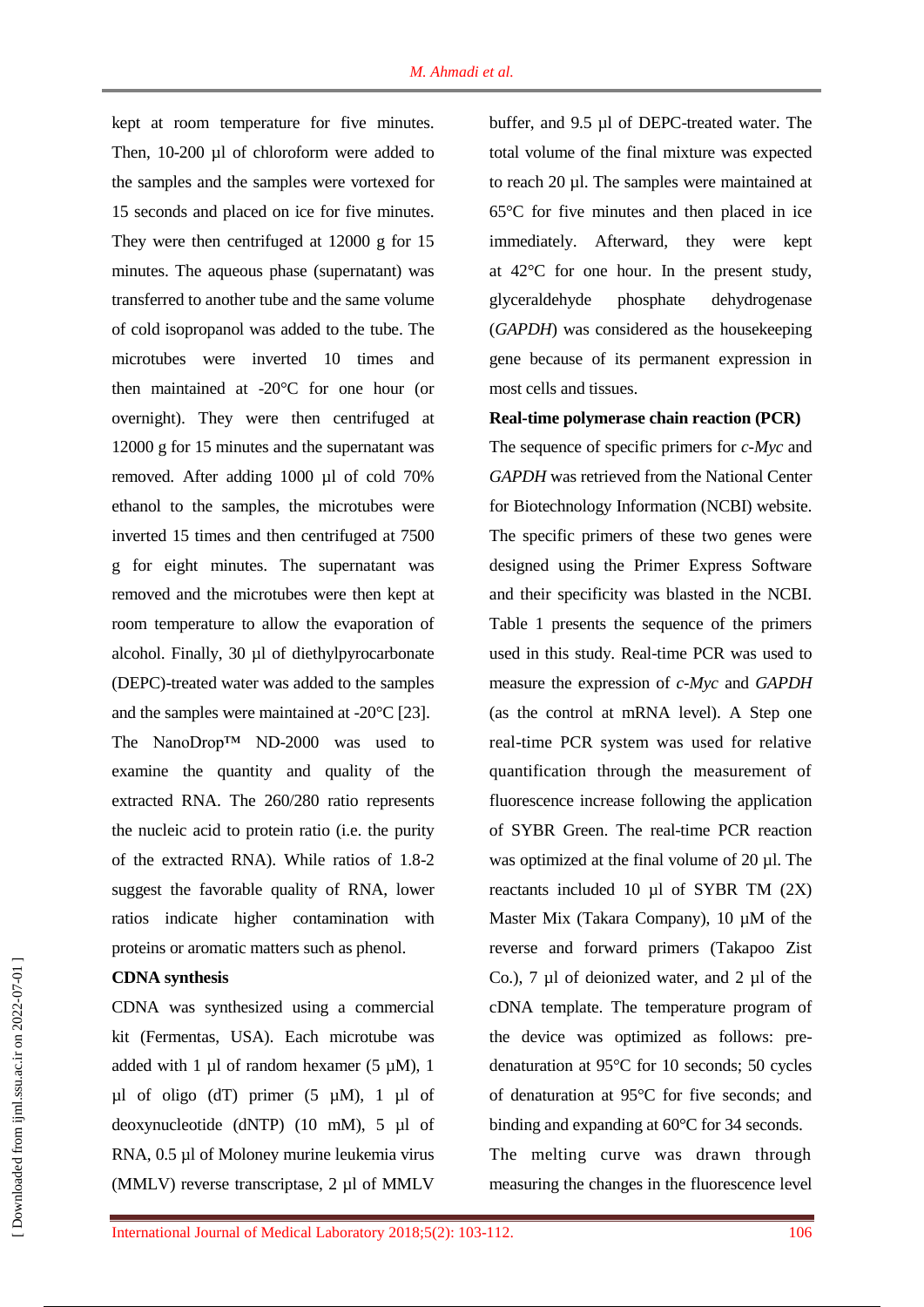at different times using the real-time PCR device. After the amplification reaction using the relative quantitative real-time PCR, the raw data in the form of ct values were drawn out of the device, calculated through ∆∆ct, and

converted into relative quantity. The present case-control study was conducted after obtaining written informed consent from qualified patients interested in participating in the study.

**Table 1.** The sequence and characteristics of the specific primers of real-time polymerase chain reaction

| <b>Name</b>        |                              | Тm    | <b>Amplicon Size</b> |
|--------------------|------------------------------|-------|----------------------|
| $c$ - <i>Myc</i> F | <b>CTCGGATTCTCTGCTCTCCT</b>  | 58.72 |                      |
| $c$ - <i>Myc</i> R | <b>TCTTGTTCCTCCTCAGAGTCG</b> | 59.58 | 114bp                |
| <b>GAPDH</b> F     | <b>CCCACACACATGCACTTACC</b>  | 60    |                      |
| <b>GAPDH R</b>     | <b>TGCCTGTCCTTCCTAGCTCT</b>  | 60    | 85bp                 |

**Table 2.** The clinical and clinicopathological characteristics of the studied samples

| <b>Sample Characteristics</b> | <b>Number of Samples</b> |                  |
|-------------------------------|--------------------------|------------------|
|                               | <b>PCa</b>               | <b>BPH</b>       |
|                               | $(N=38)$                 | $(N=38)$         |
| Age                           |                          |                  |
| $<$ 60 years                  | 10(26%)                  | $16(10\%)$       |
| $\geq 60$ years               | 28 (74%)                 | 22 (90%)         |
| <b>PSA Level (ng/ml)</b>      | $14.31 \pm 15.59$        | $9.36 \pm 10.23$ |
| <b>Gleason Score</b>          |                          |                  |
| GS <sub>5</sub>               | 1(2.63%)                 |                  |
| GS 6                          | 6(15.78%)                |                  |
| GS <sub>7</sub>               | 26 (68.42%)              |                  |
| GS 8                          | $4(10.52\%)$             |                  |
| GS <sub>9</sub>               | 1(2.63%)                 |                  |
| <b>Pathological Stage</b>     |                          |                  |
| PT <sub>2</sub>               | 24 (63.15%)              |                  |
| PT <sub>3</sub>               | 14 (36.84%)              |                  |

Pca= Prostate cancer; BPH= benign prostatic hyperplasia; PSA= prostate-specific antigen

#### **Statistical analysis**

The results of this study were obtained in three replicates. T-tests and correlation analyses were applied to analyze the data. All analyses were performed using Graph Pad6 ver. 6 (La Jolla, California, USA) and SPSS 19.0 (SPSS Inc., Chicago, IL, USA) at a significance level of p<0.05.

## **Results**

# **Clinical and clinicopathological characteristics of the studied samples**

Samples from 38 patients with PCa (mean age: 64.57±8.08 years; range: 48-85 years) and 38 patients with BPH (mean age: 68.5±5.03 years; age range: 54-80 years) were studied in this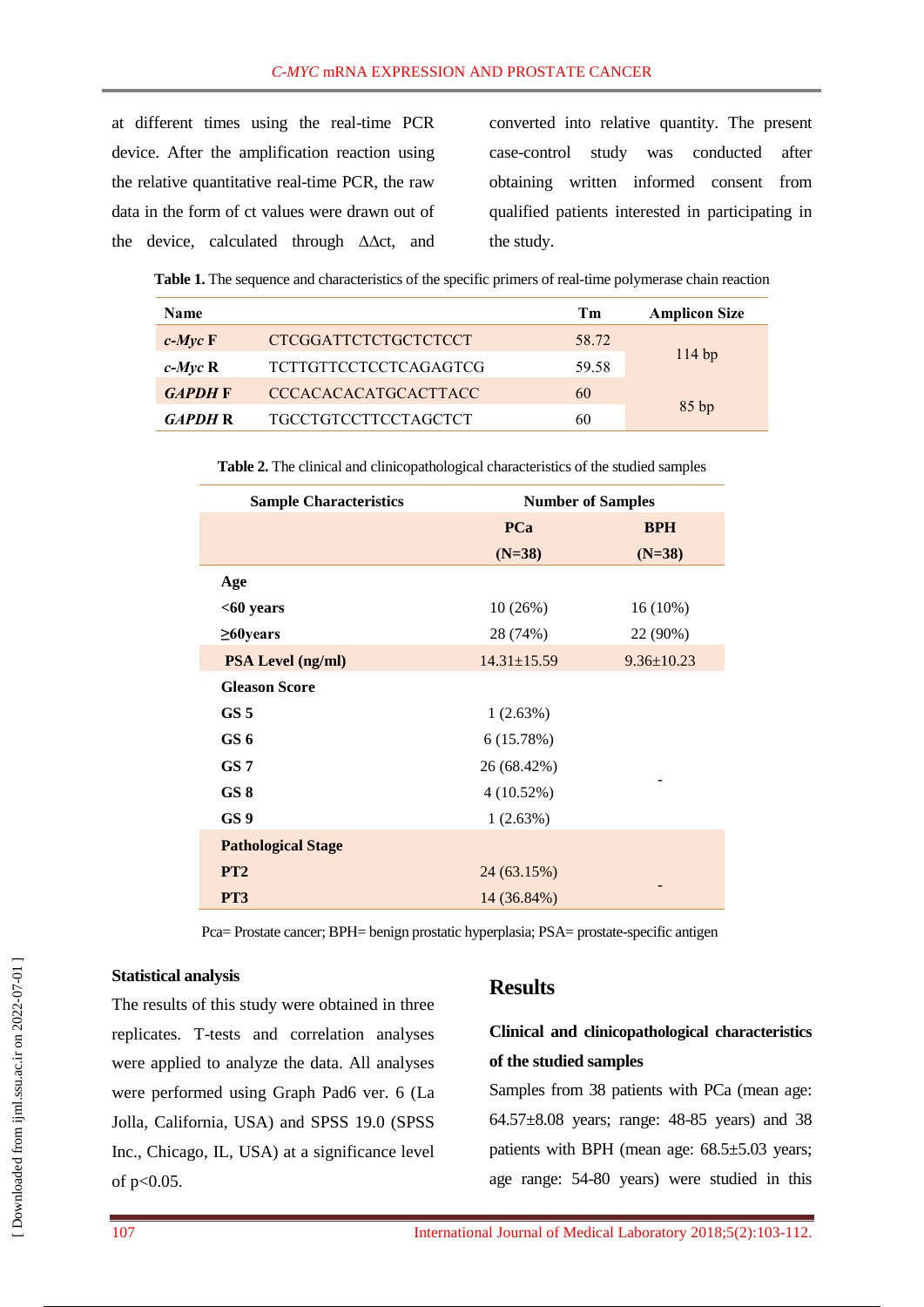research. The summary of clinical-pathological features of the studied samples is presented in table 2. In the patients group, 10 subjects were under 60 and 28 others over 60 years. Gleason scores five-nine were found in 1, 6, 26, 4 and one samples, respectively. Gleason score 7 was recorded in 68.42% of patients.

# **Quality assessment of the extracted RNA, cDNA synthesis, and** *c-Myc* **expression**

The quantitative and qualitative assessment of the extracted RNA with a spectrophotometer reveald a high degree of purity and the absence of phenolic contaminants. Likewise, the results of spectrophotometry suggested the favorable quantity and quality of the produced cDNA for the real-time PCR. In order to examine the

specificity of the primers and the fluorescent dye (SYBR Green), ensure the amplification of specific components, and examine the absence of nonspecific components in PCR products, melting curves were separately drawn for *c-Myc* and *GAPDH* using the real-time PCR device (Step One). The curve confirmed the proper and specific binding of the primers to binding sites on *c-Myc* and *GAPDH*. The presence of only one peak for each gene fragment (at its own melting temperature) confirmed the specificity of the product (Figure 1). Once the proper performance of the primers was ensured, real-time PCR was performed. The output was an amplification plot for both genes in BPH and adenocarcinoma samples.

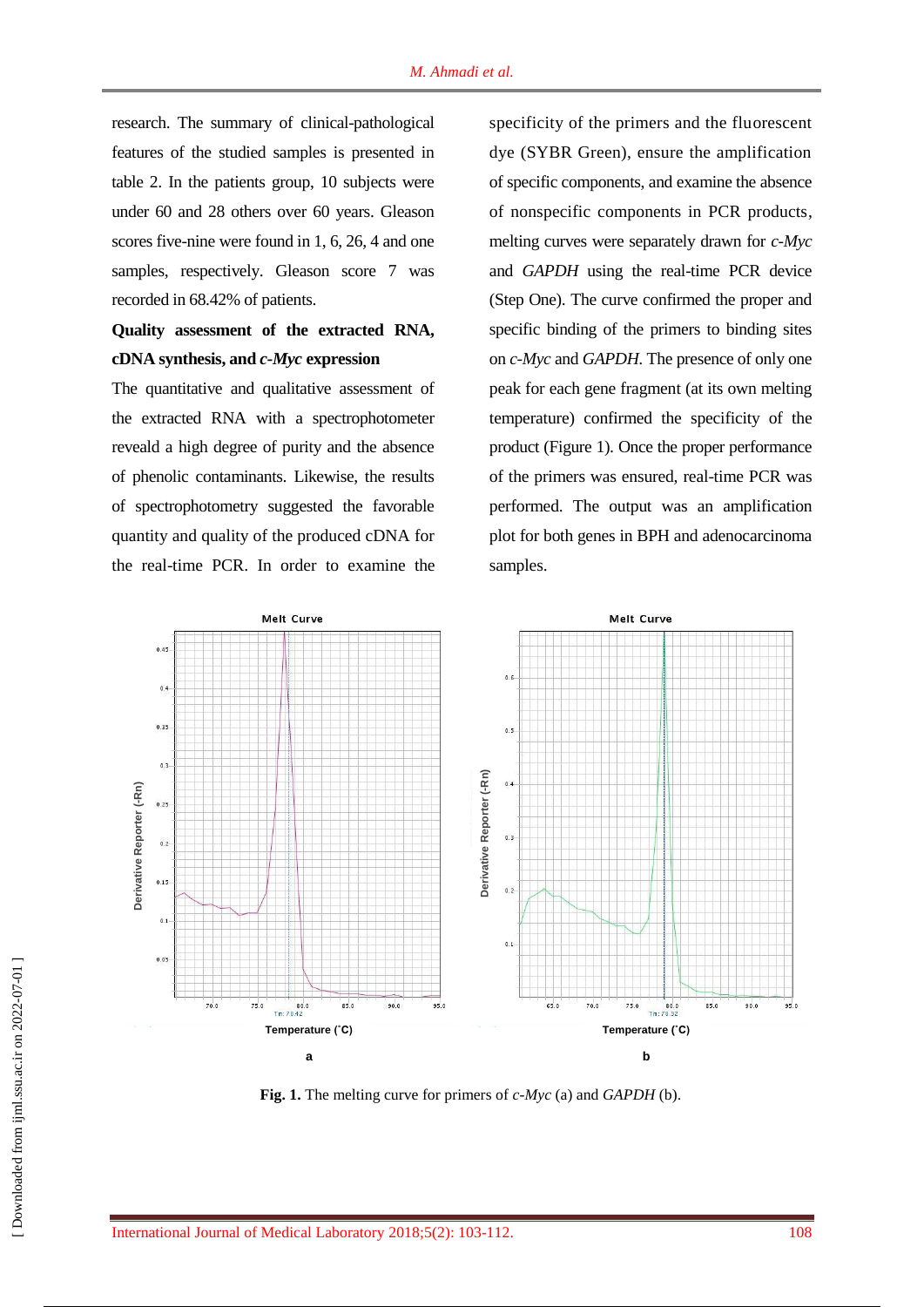**Comparison of** *c-Myc* **expression in BPH and adenocarcinoma samples and the correlation between** *c-Myc* **expression and clinicopathological data** 

According to our findings, *c-Myc* expression was 2.35±1.12 higher in adenocarcinoma samples than in BPH ones  $(p=0.001)$  (Fig. 2). The mean age of the patients with PCa was 64.57±8.08 years. The patients with PCa and BPH had no significant difference in terms of mean age  $(p>0.05)$ .

The adenocarcinoma samples were categorized and scored according to Gleason Grading system (GS). These samples obtained score five-nine on the Gleason grading. Only one patient with GS 5 was observed. PSA level, age and mean *c-Myc* expression was 8.2 ng/ml, 82 years and 1.04-fold, respectively. The mean age of six patients with Gleason score 6 was 67.33 years. The mean *c-Myc* expression and PSA

range of this group were 2.58-fold and 5.9-10.3 ng/ml, respectively. Twenty six patients were grouped in GS 7 (mean age: 62.73 years). The minimum and maximum PSA levels in this group were 1 and 82 ng/ml, respectively. The mean *c-Myc* mRNA expression was 2.37-fold. Four patients had GS 8. Their PSA range mean age, and mean *c-Myc* expression were 7.4-40 ng/ml, 67.40 years and 2.20-fold, respectively. Also one patient was grouped in GS 9. PSA level, age and mean *c-Myc* expression was 11 ng/ml, 79 years and 1.33-fold respectively. There was no correlation between PSA levels and *c-Myc* expression (r=-0.214, p=0.198). While *c-Myc* expression was 2.31-fold in patients over 60 years and 2.01-fold in those less than 60 years, there was no significant correlation between age and gene expression in the studies samples  $(r=0.1, p=0.552)$ .



**Fig. 2.** Comparison of *c-Myc* Expression in Adenocarcinoma and benign prostatic hyperplasia tissues.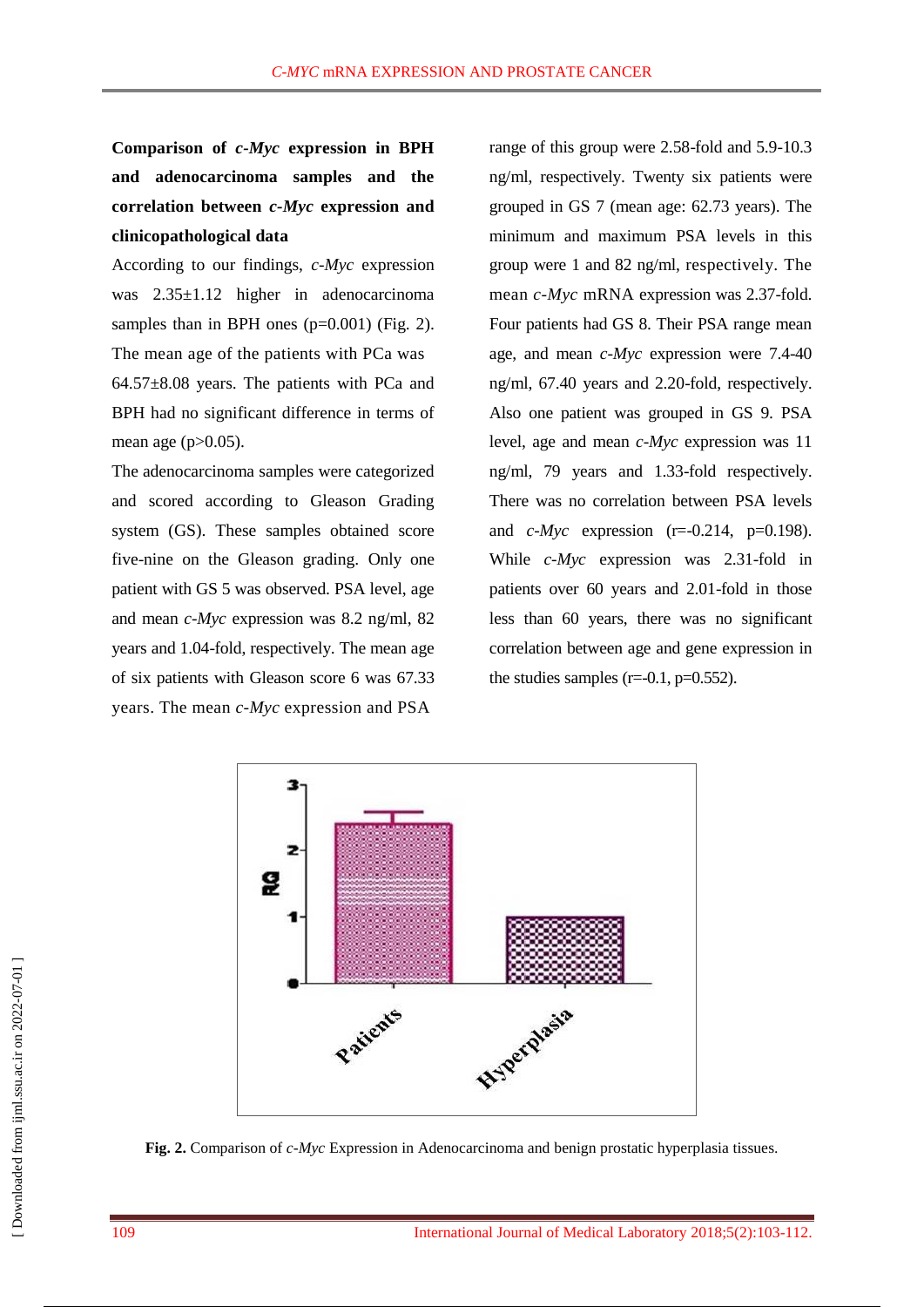The mean PSA levels in adenocarcinoma and BPH samples were 14.31±15.59 and 9.36±10.23 ng/ml, respectively. In cases of PCa, there were no correlations between PSA and other factors, including age  $(r=0.189, p=0.256)$ , disease grade  $(r=0.076, p=0.649)$ , and Gleason score ( $r=0.250$ ,  $p=0.130$ ). However, there was a positive correlation between PSA levels and pathological stage of the disease, i.e. higher PSA levels were observed in more advanced stages of the disease  $(r=0.427; p=0.019)$ .

#### **Discussion**

The hereditary nature of PCa and the importance of its early diagnosis emphasize the need for its genetic evaluation. While PSA testing is widely incorporated in PCa screening, numerous factors such as obesity, inflammation of the prostate gland, prostate diseases, and even diet can affect serum PSA levels [24, 25]. Researchers have thus been seeking a more appropriate and accurate substitute for PSA over the recent years. Genetic studies on PCa have hence adopted both quantitative approaches (measurement of gene expression at the RNA and protein levels) and qualitative methods (examining chromosome mutations and changes such as translocation, deletion, and duplication at the DNA level). The duplication of 8q24 is a chromosome change leading to PCa [26]. Studies using antibodies for evaluations at the protein level have also confirmed the findings of studies on chromosomes and have suggested increased *c-Myc* expression in patients with PCa [27]. The present study evaluated *c-Myc* expression in Iranian patients with PCa in order to differentiate between adenocarcinoma and BPH samples. The comparison of *c-Myc* expression in BPH and adenocarcinoma samples in the present study indicated 2.35-fold higher *c-Myc* expression level in PCa than in BPH tissues. The *c-Myc* expression in samples with GS 6 was 2.58-fold higher than that in patients with BPH. Moreover, *c-Myc* expression in samples with GS 7 and GS 8 was respectively 2.37 and 2.20-fold higher than that in BPH group. In another analysis, for comparison of *c-Myc* mRNA expression of adenocarcinoma samples according to GS grade, samples were categorized in three groups (i.e., GS<7, n=7; GS=7, n=26; GS>7, n=5). *C-Myc* expression level in GS<7, GS=7 and GS>7 was 2.35, 2.1 and 2.2-fold higher than BPH group. A higher significant *c-Myc* expression was observed in three mentioned GS groups compared with the BPH samples. No significant difference of *c-Myc* expressions was observed between the three different GS groups. Fleming et al. used the Northern blot procedure to examine *c-Myc* expression in seven patients with adenocarcinoma and eleven patients with BPH. They found higher *c-Myc* expression in adenocarcinoma samples than in BPH samples. However, there was no correlation between increased gene expression and PSA levels [28]. Chen et al. also found a significant correlation between MYC gene amplification and high Gleason score in patients with PCa [26]. We evaluated a *c-Myc* expression using a strong technique, i.e. real-time PCR. The results demonstrated a higher *c-Myc* expression in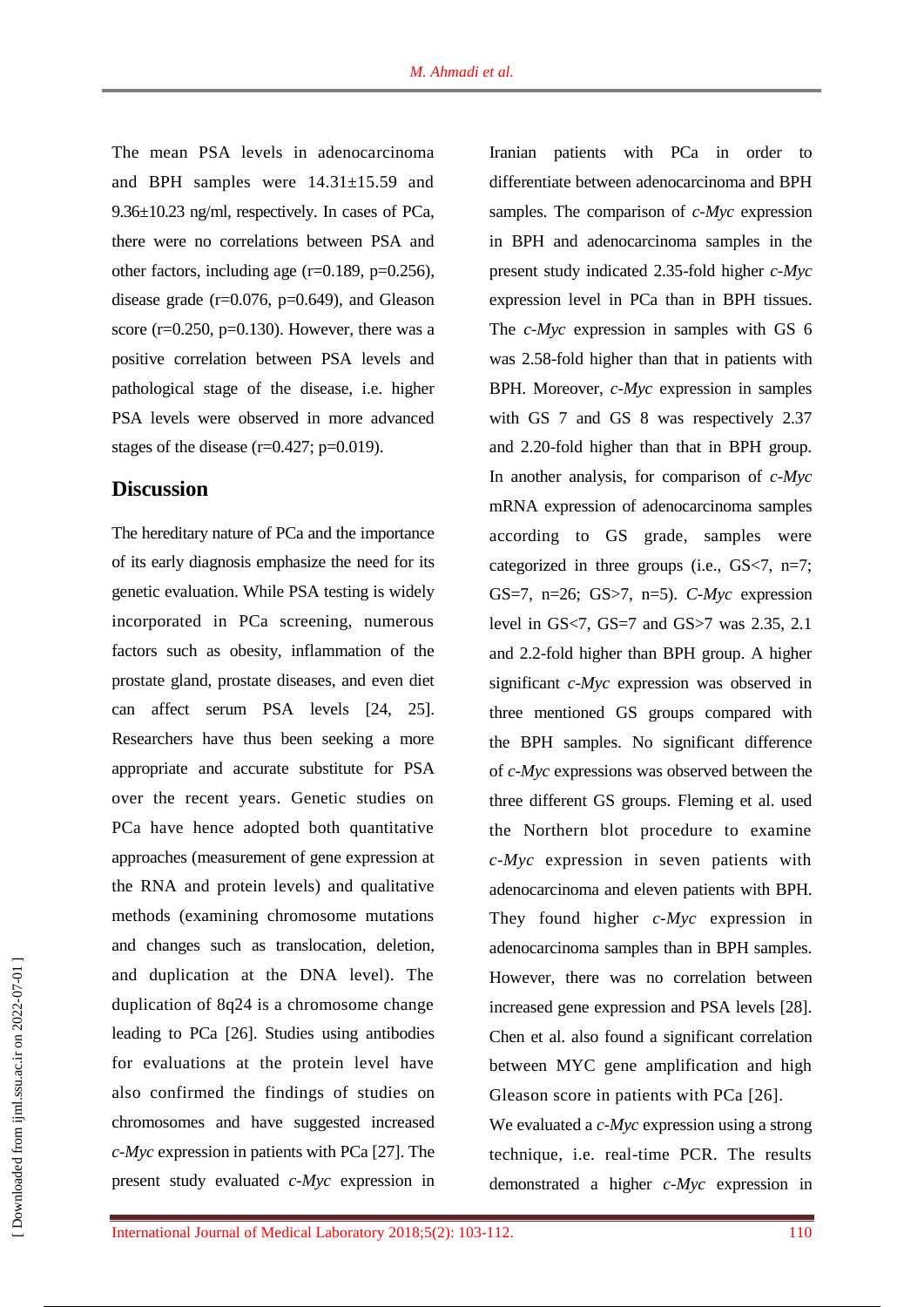patients with PCa than in those with BPH. Alike the findings of Fleming et al., there was no correlation between increased *c-Myc* expression and PSA levels in the present research. Yuen et al. examined oncogene expression (*c-Myc*, c-jun, and c-fos) in patients with hepatocellular carcinoma using no anti-cancer drugs before. They reported *c-Myc* expression in 74% of the patients to be higher than that in normal people [29]. Gurel et al. observed higher gene expression in metastatic prostate adenocarcinoma than in prostatic hyperplasia and normal samples [27]. The current study also showed the greatest level of gene expression in PCa samples.

Hawksworth et al. used real-time PCR to compare *c-Myc* expression in patients with BPH and PCa. They reported higher *c-Myc* expression in patients with PCa than in those with BPH. They also found a correlation between increased *c-Myc* expression and elevated serum PSA levels [30]. However, the present study failed to establish a correlation between the mentioned parameters. Similar to the previous research [26-30], the present study suggested *c-Myc* expression to be higher in patients with PCa than in individuals with BPH.

### **Conclusions**

Higher *c-Myc* expression was observed in PCa

# **References**

- [1]. Carter HB, Partin AW. Diagnosis and staging of prostate cancer. Campbell's Urology. 8<sup>th</sup> ed. Sydney: Elsevier Science Publishers, 2002.
- [2]. Jemal A, Murray T, Ward E, Samuels A, Tiwari RC, Ghafoor A, et al. Cancer Statistics: American

samples than in BPH samples. The administration of complementary tests to localize the expression of genetic markers, such as *c-Myc*, seems to facilitate the differentiation between PCa and BPH samples and may be considered as a possible target for anticancer therapy. Moreover, long-term examinations of the patients and their families can tap not only the causes of changes in gene expression, but also the association between *c-Myc* expression and pathological complications of the disease. Furthermore, the application of gene expression analysis methods to identify other genes involved in PCa can also enhance our understanding of the etiology of the disease and facilitate its prevention. cMyc expression can be introduced as a prognostic marker for determination of the invasive potential of tumor cells.

#### **Conflict of interest**

The authors declare no conflicts of interest.

#### **Acknowledgment**

The provision of specimens by pathology department of Moddares Hospital (Tehran, Iran) is gratefully acknowledged.

Cancer Society. CA Cancer J Clin. 2005; 55(1): 10-30.

[3]. Sadjadi A, Nooraie M, Ghorbani A, Alimohammadian M, Zahedi MJ, Darvish-Moghadam S, et al. The incidence of prostate cancer